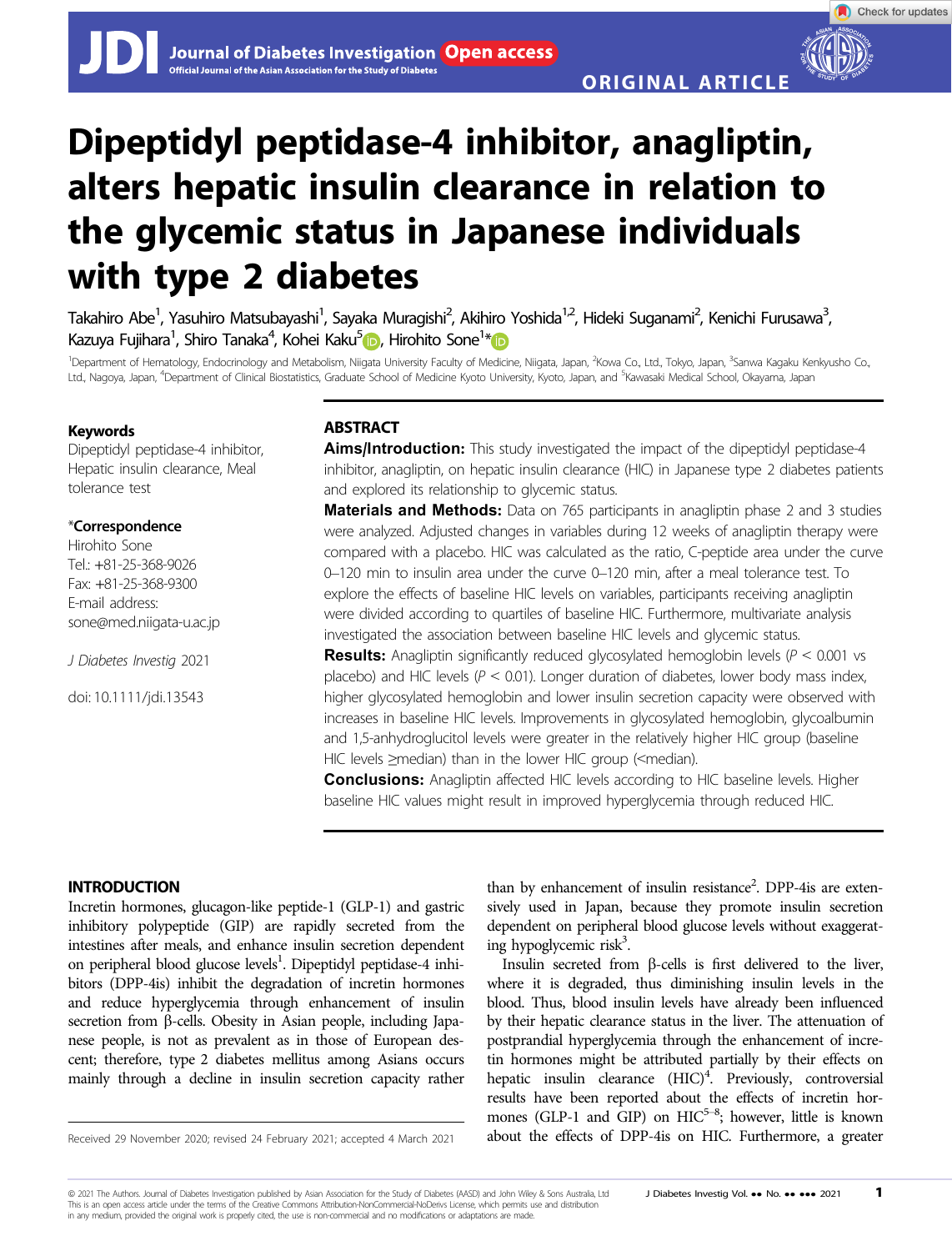Abe et al. http://wileyonlinelibrary.com/journal/jdi

reduction in HbA1c levels through DPP-4is was observed in Asians, who might not be as obese as white people with type 2 diabetes<sup>9</sup>. However, predictors of and the underlying mechanism for the improvement in hyperglycemia through DPP-4is have not been sufficiently investigated<sup>10</sup>. We hypothesized that a higher peripheral insulin supply by reducing HIC would be involved in the mechanism by which DPP-4is enhance the antihyperglycemic effect in Asian people with type 2 diabetes who are not obese. Therefore, we aimed to investigate the effect of a DPP-4i, anagliptin, on HIC in Japanese type 2 diabetes patients who participated in anagliptin phase II/III studies. In addition, we aimed to explore the predictors at baseline for the improvement of hyperglycemia, focusing on their relationship to HIC.

# MATERIALS AND METHODS

#### Studies/patients

A pooled analysis of four anagliptin phase II/III studies $11-13$ (Table S1) over a period of 12 weeks that enrolled people with type 2 diabetes was carried out, and various doses of anagliptin, either as monotherapy or as an adjuvant antidiabetic agent, were compared. The DP1003 study (anagliptin 200 and 400 mg monotherapy or placebo) and DP1002 and SK-0403-02 studies (anagliptin 200 mg or placebo as an add-on to other oral antidiabetic agents) were randomized, placebo-controlled, double-blind, parallel-group comparative studies. The SK-0403- 01 study (anagliptin 200 mg) was a randomized, open-label, parallel-group comparative study. Meal tolerance tests (MTTs) were carried out in all studies at week 12 of anagliptin treatment. Individual-level data from the 12-week core study periods in each study were used for this analysis. Each included study was reviewed and approved by the institutional review boards of each participating center. All participants provided written informed consent before enrollment.

#### **Measurements**

Baseline values of the following laboratory variables were determined: glycosylated hemoglobin (HbA1c), fasting plasma glucose (FPG), glycoalbumin (GA), 1,5-anhydroglucitol (1,5-AG), fasting insulin, fasting C-peptide, homeostatic model assessment of insulin resistance score (HOMA-IR: fasting insulin [µU/ mL]  $\times$  FPG [mg/dL] / 405), homeostatic model assessment of  $β$ -cell function (HOMA- $β$ : 360 × fasting insulin [μU/ mL] / [FPG  $[mg/dL] - 63]$ ] and the estimated glomerular filtration rate (eGFR) calculated from serum creatinine (eGFR  $[mL/min/1.73 \text{ m}^2]$ : 194 × serum Cr  $[mg/dL]^{-1.094}$  × age [years]<sup>-0.287</sup>  $\times$  0.739 [if female]). Furthermore, study baseline data were assessed on body mass index (BMI) and the presence of estimated fatty liver using the hepatic steatosis index:  $8 \times$  (alanine transaminase [ALT] / aspartate transaminase [AST] ratio) + BMI (+2, if female; +2, if diabetes mellitus)<sup>14</sup>. The presence of fatty liver might be estimated in the participants with hepatic steatosis index values >36. An MTT was carried out in the pooled studies. After a minimum fast of 10 h, participants underwent an MTT with a test meal at the medical institutions included in the clinical trials. The test meal contained 500 kcal (50–51% carbohydrate, 10–11% protein and 38–39% lipids), and the same test meal was used in all integrated studies. Insulin and C-peptide were measured during the MTT test. HIC was calculated as the ratio, C-peptide area under the curve  $(AUC)_{0-120 \text{ min}}$  to insulin  $AUC_{0-120 \text{ min}}$ . Insulinogenic index was also calculated as the ratio,  $\Delta$ insulin<sub>0–</sub>  $_{30 \text{ min}}$ -to- $\Delta$ glucose<sub>0–30 min</sub>. Finally, the quantitative insulin sensitivity check index (QUICKI) as an insulin sensitivity index was calculated as 1 / (log [fasting insulin] + log  $[{\rm FPG}]$ <sup>15</sup>.

#### Analysis based on quartiles of baseline HIC levels

To assess the effect of baseline HIC levels on variables, participants receiving anagliptin were divided into four groups according to quartiles of baseline HIC levels: quartile 1 (HIC  $\leq$ 5.97 pmol·h/L/pmol·h/L), quartile 2 (5.97 pmol·h/L/pmol·h/  $L \leq HIC \leq 7.32$  pmol·h/L/pmol·h/L), quartile 3 (7.32 pmol·h/  $L/pmol·h/L \leq HIC \leq 8.88$  pmol·h/ $L/pmol·h/L$ ) and quartile 4 (HIC  $\geq$ 8.88 pmol·h/L/pmol·h/L). Differences across the quartiles for changes in insulin  $AUC_{0-120 \text{ min}}$ , C-peptide  $AUC_{0-}$ 120 min<sup>,</sup> HIC, HbA1c, GA and 1,5-AG were analyzed with an analysis of variance. We defined quartiles 1 and 2 (baseline HIC <the median value) as the relatively lower HIC group, and quartiles 3 and 4 (baseline HIC  $\geq$ the median value) as the relatively higher HIC group.

#### Multivariate analysis

To identify baseline clinical factors that might affect the change in HIC at week 12, 15 clinically significant variables were included at baseline as potential factors in a multivariable model; these were age, sex, dosage of anagliptin, duration of diabetes, HbA1c, HOMA-IR, HOMA- $\beta$ , BMI, ALT, gammaglutamyltransferase, triglyceride (TG) category (TG <150 mg/ dL vs TG ≥150 mg/dL), low-density lipoprotein cholesterol, high-density lipoprotein cholesterol, eGFR and HIC in the participants receiving anagliptin.

To identify baseline clinical factors that might affect changes in HbA1c, GA and 1,5-AG at week 12, 14 clinically significant variables were included at baseline as potential factors in a multivariable model; these were age, sex, dosage of anagliptin, duration of diabetes, HOMA- $\beta$ , BMI, ALT, gammaglutamyltransferase, TG category (TG <150 mg/dL vs TG ≥150 mg/dL), low-density lipoprotein cholesterol, high-density lipoprotein cholesterol, eGFR, HIC (relatively lower HIC group vs relatively higher HIC group) and their baseline value.

Multivariate analysis was followed by stepwise model selection for factors with  $P$ -values < 0.15.

#### Statistical analysis

Patients were analyzed according to three groupings: anagliptin versus placebo, quartiles of baseline HIC and the relatively lower HIC group versus the relatively higher HIC group in those who received anagliptin, but excluding those receiving a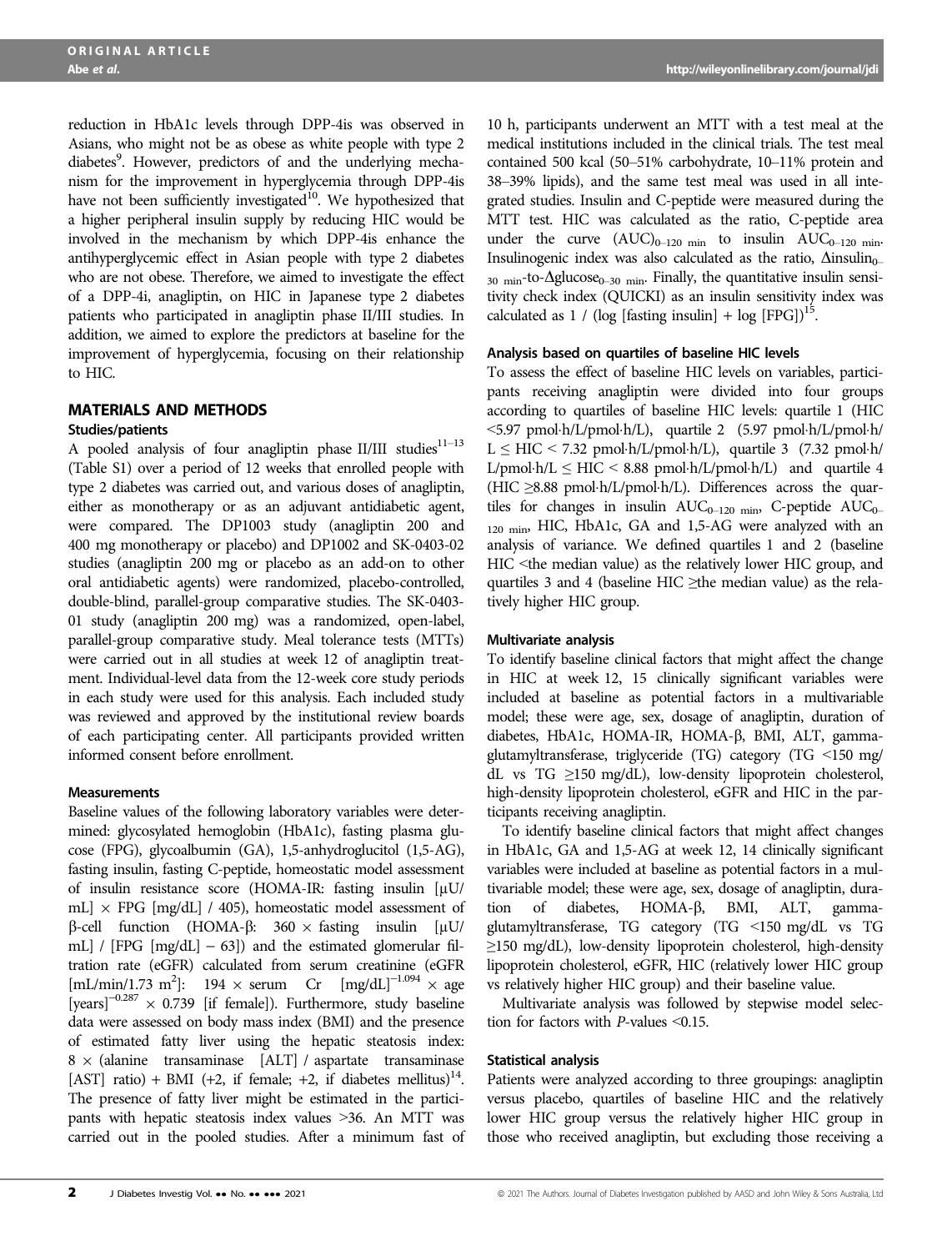placebo. In each group, demographics were summarized with appropriate descriptive statistics (means and standard deviation for continuous variables, and numerals and percentages for categorical variables). Changes and percentage changes in variables from baseline to week 12 were analyzed using a t-test.

To determine the differences between the placebo and anagliptin, changes in variables at week 12 were analyzed with an analysis of covariance (ANCOVA) model, with the group (placebo and anagliptin) as a fixed effect and their baseline values as covariates.

Furthermore, differences in means and proportions in the baseline assessments between groups (anagliptin vs placebo and the relatively lower HIC group vs the relatively higher HIC group) were analyzed using the Student's t-test and Fisher's exact test. Also, differences in means and proportions in the baseline assessments across quartiles were analyzed using analysis of variance and Fisher's exact test. In the present study, all HbA1c values are presented using National Glycohemoglobin Standardization Program and Systeme International units. All data were analyzed using the SAS System, Release 9.3 (SAS Institute, Cary, NC, USA). The (two-sided) significance level for each test was 0.05, unless otherwise specified.

#### RESULTS

A total of 765 patients with type 2 diabetes were included in this pooled analysis (Tables S1 and S2); 73% were men. The mean age, duration of diabetes, BMI, HbA1c and HIC were 57.8 years, 8.4 years, 25.1 kg/m<sup>2</sup>, 8.1% (64.5 mmol/mol) and 7.70 pmol·h/mL/pmol·h/mL, respectively. During the 12 weeks of treatment with anagliptin, HbA1c levels were significantly reduced (least squares mean -0.63% [-6.83 mmol/mol],  $P \leq 0.001$  vs placebo) and FPG levels were also significantly reduced  $(-15.5 \text{ mg/dL}, P < 0.001 \text{ vs } \text{placebo}; \text{ Table S3}).$  The mean level of insulin  $AUC_{0-120 \text{ min}}$  in the anagliptin group (mean +12.3%) was significantly increased compared with the placebo group (+4.6%); however, C-peptide  $AUC_{0-120 \text{ min}}$  was not significantly increased in the anagliptin group (+6.2%) compared with the placebo group (+3.2%). The HIC levels were significantly decreased in the anagliptin group  $(-1.4%)$  compared with the placebo group (+2.9%; Table S3 and Figures 1 and 2).

Multivariate analysis showed that higher HIC levels at baseline were negatively correlated with the change in HIC at week 12 (Table 1). Participants receiving anagliptin were divided into four groups according to the quartiles of baseline HIC levels (Table 2). The duration of diabetes was longer, and



Figure 1 | Insulin, C-peptide and hepatic insulin clearance after meal tolerance test in participants receiving anagliptin. Data are expressed as the mean (standard deviation). Paired t-test, not significant (NS) \*P < 0.05, \*\*P < 0.01, \*\*\*P < 0.001 (vs baseline). Upper panels: ●, anagliptin; solid line, baseline; dotted line, at week 12. Lower panels: ■, anagliptin. AUC, area under the curve.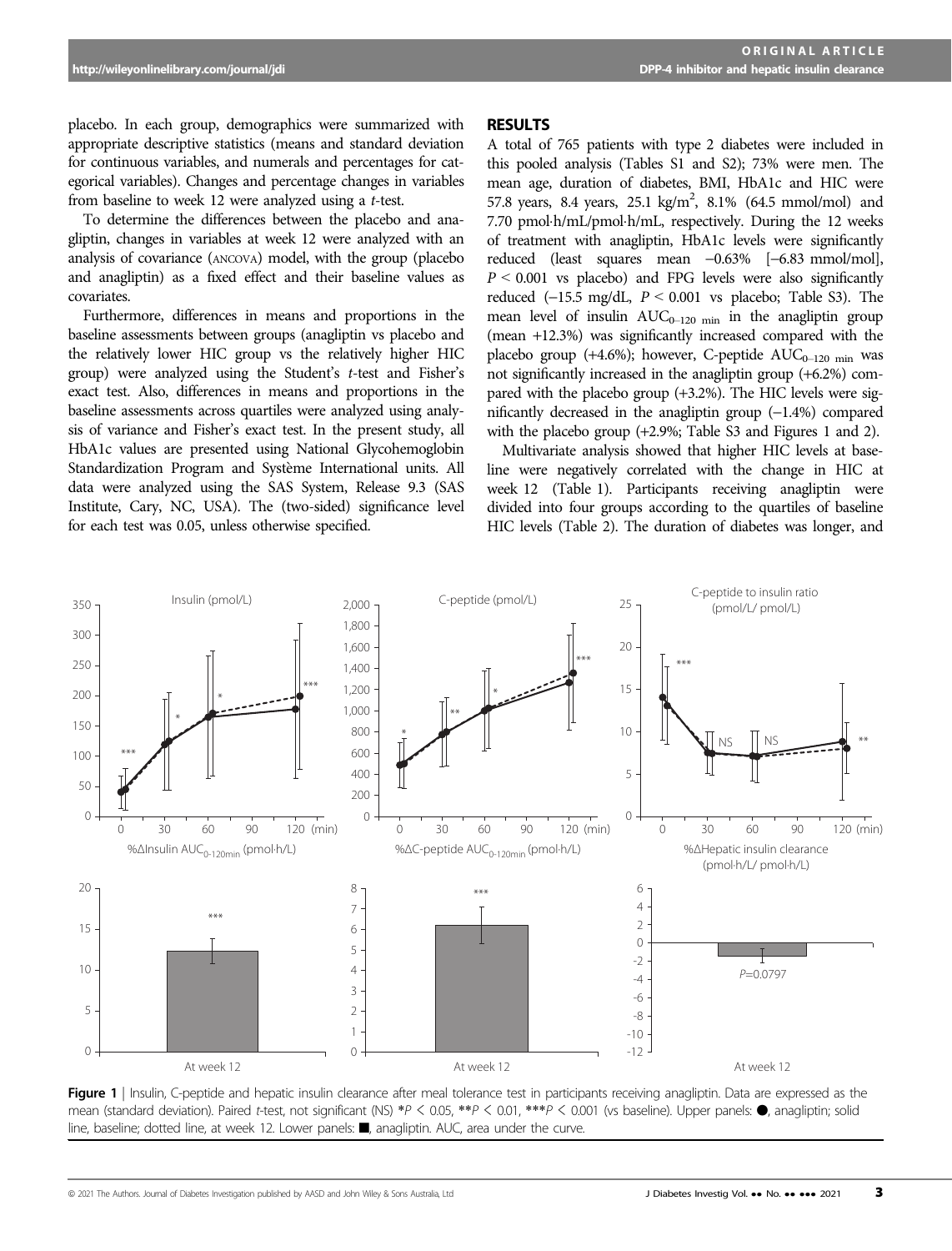

Figure 2 | Insulin, C-peptide and hepatic insulin clearance after meal tolerance test in participants receiving placebo. Data are expressed as the mean (standard deviation). Paired t-test, not significant (NS) (vs baseline). Upper panels: O, placebo; solid line, baseline; dotted line, at week 12. Lower panels: □, placebo. AUC, area under the curve.

Table 1 | Baseline predictors influencing the change in hepatic insulin clearance levels at week 12

| Factors                                                                | Regression coefficient |         |
|------------------------------------------------------------------------|------------------------|---------|
| Men                                                                    | 0.39                   | 0.0048  |
| TG > 150                                                               | 0.22                   | 0.1113  |
| HDL-C (higher 1 mg/dL)                                                 | 0.01                   | 0.0160  |
| HOMA- $\beta$ (higher 1 unit)                                          | $-0.01$                | 0.0382  |
| ALT (higher 1 IU/L)                                                    | $-0.01$                | 0.0024  |
| Hepatic insulin clearance <sup>†</sup><br>(higher 1 pmol-h/L/pmol-h/L) | $-0.35$                | < 0.001 |
| Anagliptin 400 mg (vs 200 mg)                                          | $-0.58$                | 0.0027  |

Selected factors for multivariate analysis: age, sex, dosage of anagliptin, duration of diabetes, glycosylated hemoglobin, homeostatic model assessment of insulin resistance score, homeostatic model assessment of  $\beta$ -cell function score (HOMA- $\beta$ ), body mass index, alanine transaminase (ALT), gamma-glutamyltransferase, triglycerides (TG) category (TG <150 vs TG ≥150), low-density lipoprotein cholesterol, high-density lipoprotein cholesterol (HDL-C), estimated glomerular filtration rate and hepatic insulin clearance.  $P < 0.15$ . <sup>†</sup>C-peptide area under the curve  $(AUC)_{0-120 \text{ min}}$ -to-insulin  $AUC_{0-120 \text{ min}}$  ratio.

HbA1c and FPG levels were higher, whereas BMI, insulin secretion capacity levels and the proportion of the presence of estimated fatty liver were lower based on increased baseline HIC levels. At week 12 a greater increase in insulin  $AUC_{0-}$ 120 min was observed according to increasing baseline HIC levels across quartiles ( $P < 0.001$ ), whereas C-peptide AUC<sub>0-120</sub> min did not change across the quartiles. The HIC levels in quartile 1 were significantly increased from baseline to week 12, whereas in both quartiles 3 and 4, they were significantly decreased. The changes in HIC levels were significantly different across the quartiles ( $P < 0.001$ ; Table 3). QUICKI levels significantly increased in quartile 1 (mean [standard error], +0.005 [0.002],  $P < 0.001$  vs baseline).

Baseline characteristics in the relatively lower and higher HIC group, respectively, are shown in Table S4. In the relatively higher HIC group, peripheral blood insulin levels were significantly increased from baseline to week 12; also, C-peptide-to-insulin ratios were significantly decreased at all periods during the MTT (Fig. 3). Insulin  $AUC_{0-120 \text{ min}}$  was significantly increased (mean  $+21.6\%$ ,  $P < 0.001$  vs baseline) in the relatively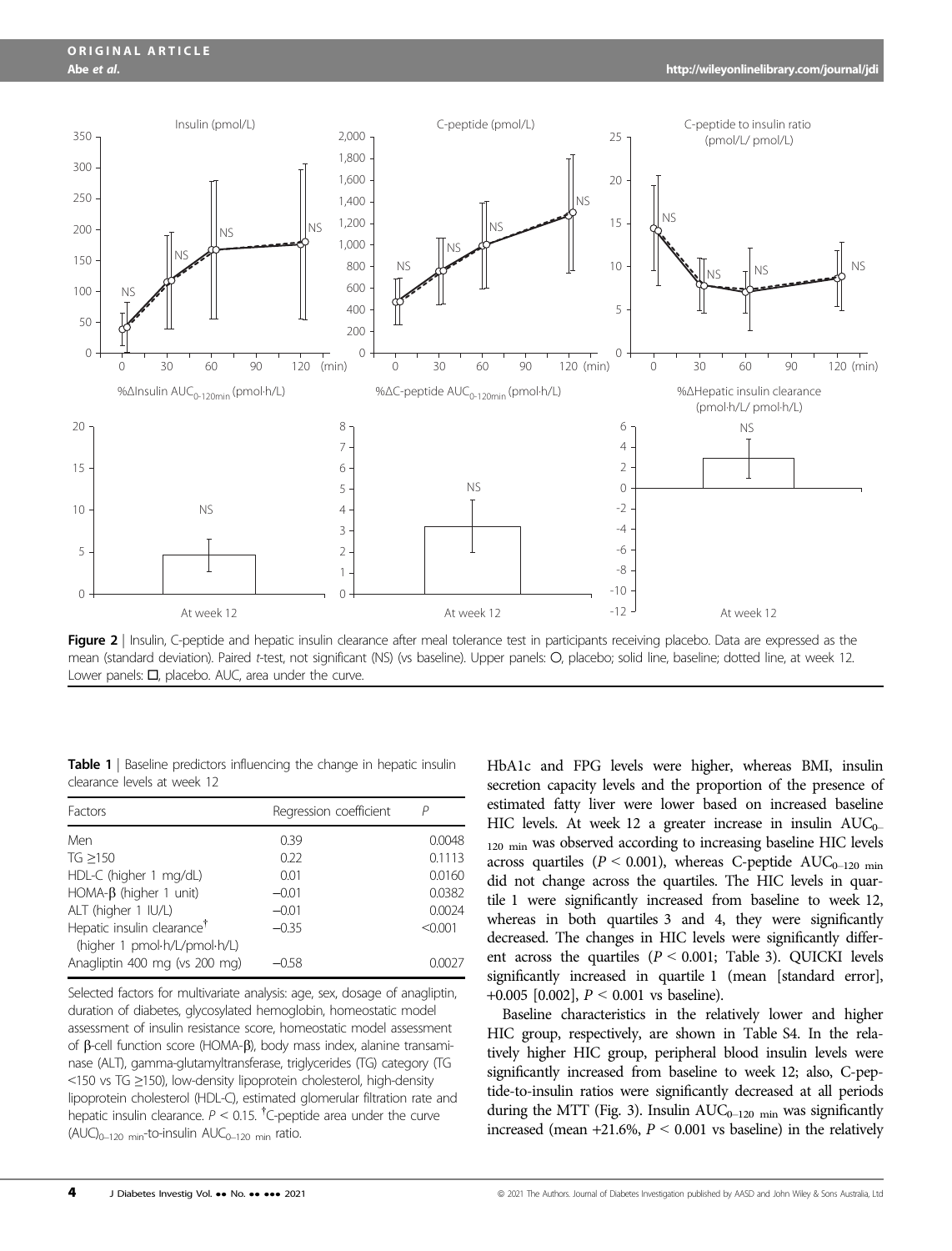|                                                         | ⊥                         |            |
|---------------------------------------------------------|---------------------------|------------|
|                                                         |                           | Quartile 4 |
|                                                         |                           | Quartile 3 |
|                                                         |                           | Quartile 2 |
| Jartiles of baseline hepatic insulin dearance<br>۶<br>Ī | Hepatic insulin clearance | Quartile   |
| CH CAINCACUUR VUIDIREUNGAL QAAIIQVR<br>5<br>)<br>)<br>) |                           |            |
| d                                                       |                           |            |

| Quartile 2                       | Quartile 3                                                                                                                                                                   | Quartile 4                                                                                                                                         |
|----------------------------------|------------------------------------------------------------------------------------------------------------------------------------------------------------------------------|----------------------------------------------------------------------------------------------------------------------------------------------------|
| $\frac{40}{5}$                   | 9<br>14                                                                                                                                                                      | 141                                                                                                                                                |
| 58.5 (9.9)                       | 57.8 (9.2)                                                                                                                                                                   | 58.0 (9.8)                                                                                                                                         |
| 95 (67.9)/45 (32.1)              | 102 (72.9)/38 (27.1)                                                                                                                                                         | 128 (90.8)/13 (9.2)                                                                                                                                |
| 124 (88.6)/16 (11.4)             | 121 (86.4)/19 (13.6)                                                                                                                                                         | 135 (95.7)/6 (4.3)                                                                                                                                 |
| 75 (53.6)/14 (10.0)/16           | 72 (51.4)/14 (10.0)/19                                                                                                                                                       | 54 (38.3)/26 (18.4)/9                                                                                                                              |
| $(11.4)/20$ $(14.3)/15$ $(10.7)$ | $(13.6)/19$ $(13.6)/16$ $(11.4)$                                                                                                                                             | $(6.4)/30$ (21.3)/22 (15.6)                                                                                                                        |
| 8.7 (6.2)                        | 8.5 (5.6)                                                                                                                                                                    | 98 (63)                                                                                                                                            |
| 25.5 (3.7)                       | 24.6 (3.7)                                                                                                                                                                   | 23.7 (3.7)                                                                                                                                         |
| 81.8 (17.3)                      | 85.1 (17.4)                                                                                                                                                                  | 85.3 (16.9)                                                                                                                                        |
| 8.0 (0.9)                        | 8.2 (1.0)                                                                                                                                                                    | 83 (1.1)                                                                                                                                           |
| 63.4 (9.6)                       | 65.8 (11.1)                                                                                                                                                                  | 67.5 (12.5)                                                                                                                                        |
| 155.9 (31.9)                     | 164.1 (35.9)                                                                                                                                                                 | 174.7 (44.6)                                                                                                                                       |
|                                  | 23.1 (4.1)                                                                                                                                                                   | 24.2 (5.2)                                                                                                                                         |
|                                  | 5.5 (4.5)                                                                                                                                                                    | 4.7 (4.1)                                                                                                                                          |
| 435.2 (81.8)                     |                                                                                                                                                                              | 474.5 (105.1)                                                                                                                                      |
| 68.1 (12.6)                      | 672(113)                                                                                                                                                                     | 65.5 (12.6)                                                                                                                                        |
|                                  |                                                                                                                                                                              | 14.0 (8.2)                                                                                                                                         |
|                                  |                                                                                                                                                                              | 0.15 (0.39)                                                                                                                                        |
|                                  |                                                                                                                                                                              | 1.8(1.5)                                                                                                                                           |
|                                  |                                                                                                                                                                              | 24.1 (14.9)                                                                                                                                        |
|                                  |                                                                                                                                                                              | 412.0 (178.9)                                                                                                                                      |
| 298.4 (98.8)                     |                                                                                                                                                                              | 148.1 (62.2)                                                                                                                                       |
|                                  | 1697.0 (486.8)                                                                                                                                                               | 1564.6 (574.9)                                                                                                                                     |
|                                  | 8.04 (0.45)                                                                                                                                                                  | 10.95 (2.06)                                                                                                                                       |
|                                  |                                                                                                                                                                              | 23.3 (8.3)                                                                                                                                         |
| 28.4 (14.5)                      |                                                                                                                                                                              | 25.7 (13.9)                                                                                                                                        |
|                                  | 40.4 (35.0)                                                                                                                                                                  | 50.6 (46.1)                                                                                                                                        |
| 58 (41.4)                        | 49 (35.0)                                                                                                                                                                    | 33 (23.4)                                                                                                                                          |
|                                  |                                                                                                                                                                              | 122.4 (30.5)                                                                                                                                       |
| 53.6 (14.2)                      | 59.2 (16.0)                                                                                                                                                                  | 59.0 (16.3)                                                                                                                                        |
| 58.2 (127.0)                     | 142.9 (158.8)                                                                                                                                                                | 146.9 (199.8)                                                                                                                                      |
|                                  | (11.7) (53.7)<br>499.1 (196.7)<br>125.2 (27.7)<br>29.8 (17.4)<br>42.5 (21.6)<br>0.45 (0.83)<br>6.62 (0.38)<br>42.4 (32.5)<br>21.7(4.0)<br>24.4 (7.6)<br>5.7(4.3)<br>2.8(1.6) | 436.9 (172.4)<br>212.0 (62.4)<br>446.7 (98.5)<br>119.3 (24.9)<br>32.3 (16.6)<br>27.3 (14.6)<br>0.31 (0.37)<br>20.1 (9.3)<br>24.1 (7.8)<br>2.3(1.5) |

| anticipants receiving anagliptin were divided into four groups according to the quartile of baseline hepatic insulin clearance levels quartile 1 (hepatic insulin clearance < 5.97 pmol-h/L/<br>ndex; FPG, fasting plasma glucose; eGFR, estimated glomated glomated glomate flitration rate; Gycoalbumin; GGT, gamma-glutamyltransferase; HDA1c, glycosylated hemoglobin; HDL-C, high-density<br>pmol·h/L), quartile 2 (5.97 pmol·h/L/pmol·h/L $\leq$ hepatic insulin clearance < 7.32 pmol·h/L/pmol·h/L], quartile 3 (7.32 pmol·h/L/pmol·h/L/ enel.pdi.in dearance < 8.88 pmol·h/L/<br>and Fisher's exact test. x-Gl, alpha-glucosidase inhibitor; 1,5-AG 1,5-anhydroglucitor; 1,5-anhydroglucitor; 1,5-AG 1,5-anhydroglucitor; 1,5-AG 1,5-anhydroglucitor; 1,5-AG 1,5-anhydroglucitor; 1,5-AG 1,5-anhydroglucitor; 1<br>pmol-h/L) and quartie 4 (hepatic insulin clearance > 888 pmol-h/L/pmol-h/L). Data are expressed as the mean (standard deviation). Analyses were carried out by analysis of variance<br>poprotein cholesterol; HOMA-B, homeostatic model assessment of B-cell function score; HOMA-IR, homeostatic model assessment insulin resistance; LDL-C, low-density lipoprotein<br>cholesterol; Met, metformin; Mono, monotherapy; SU, sulfonylurea; TG, triglycerides; TZD, thiazolidinedione |
|-----------------------------------------------------------------------------------------------------------------------------------------------------------------------------------------------------------------------------------------------------------------------------------------------------------------------------------------------------------------------------------------------------------------------------------------------------------------------------------------------------------------------------------------------------------------------------------------------------------------------------------------------------------------------------------------------------------------------------------------------------------------------------------------------------------------------------------------------------------------------------------------------------------------------------------------------------------------------------------------------------------------------------------------------------------------------------------------------------------------------------------------------------------------------------------------------------------------------------------------------------------------------------------------------------------------|
|-----------------------------------------------------------------------------------------------------------------------------------------------------------------------------------------------------------------------------------------------------------------------------------------------------------------------------------------------------------------------------------------------------------------------------------------------------------------------------------------------------------------------------------------------------------------------------------------------------------------------------------------------------------------------------------------------------------------------------------------------------------------------------------------------------------------------------------------------------------------------------------------------------------------------------------------------------------------------------------------------------------------------------------------------------------------------------------------------------------------------------------------------------------------------------------------------------------------------------------------------------------------------------------------------------------------|

<0.001

0.159

<0.001

0.124<br><0.001

0.310<br><0.001

0.770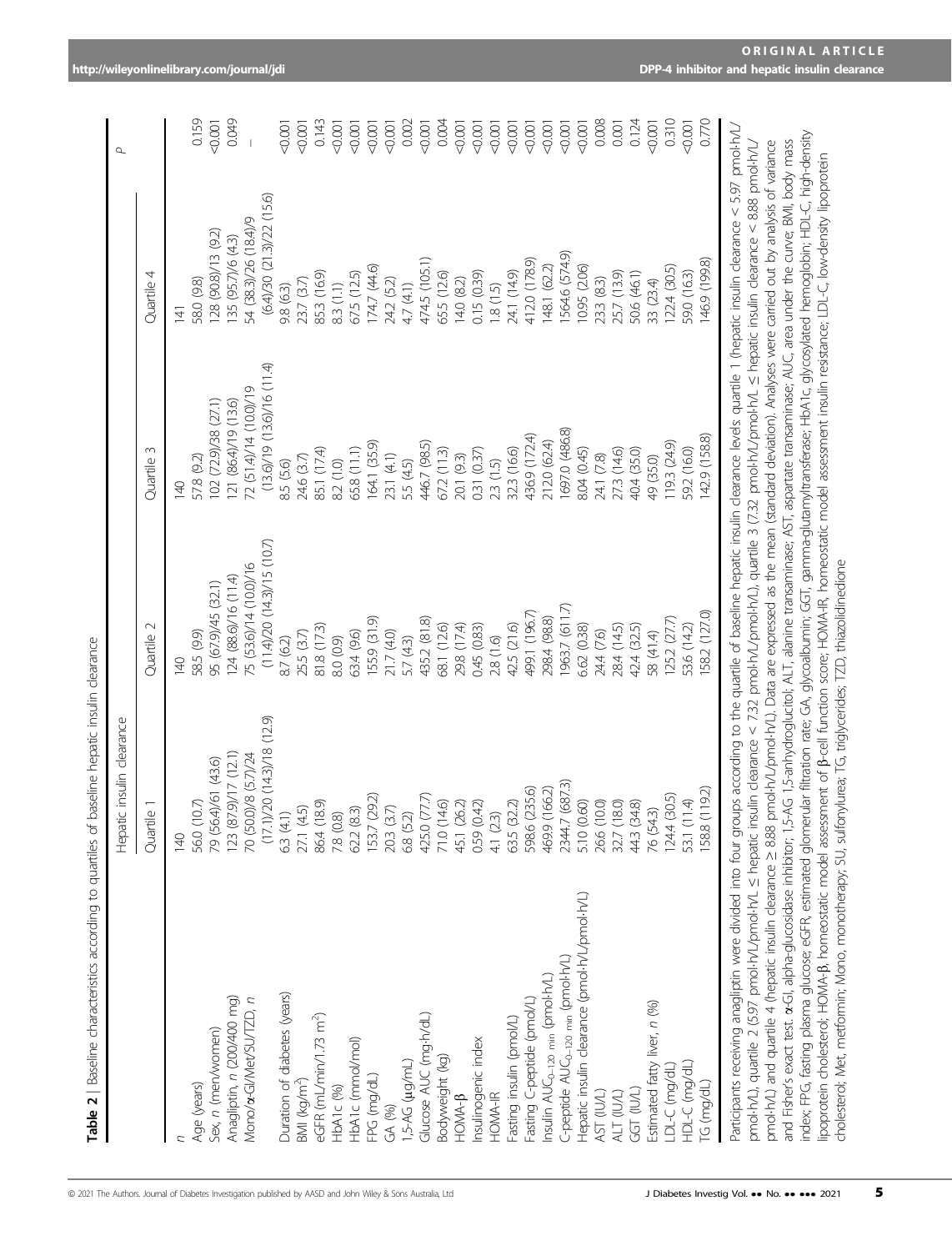|                                                          | Hepatic insulin clearance                     |                   |                   |                   | $\overline{P}$ |
|----------------------------------------------------------|-----------------------------------------------|-------------------|-------------------|-------------------|----------------|
|                                                          | Quartile 1                                    | Quartile 2        | Quartile 3        | Quartile 4        |                |
| Insulin $AUC_{0-120 \text{ min}}$ (pmol-h/L)             |                                               |                   |                   |                   |                |
| n                                                        | 137                                           | 135               | 137               | 140               |                |
| Mean (SE)                                                | $-14.2(7.7)$                                  | $23.7$ $(7.7)$ ** | 39.8 (7.7)***     | 27.9 (7.6)***     | < 0.001        |
| C-peptide AUC <sub>0-120</sub> <sub>min</sub> (pmol·h/L) |                                               |                   |                   |                   |                |
| n                                                        | 137                                           | 135               | 137               | 140               |                |
| Mean (SE)                                                | 35.5 (34.7)                                   | 103.5 (34.9)**    | 124.5 (34.6)***   | 63.2 (34.3)**     | 0.264          |
|                                                          | Hepatic insulin clearance (pmol-h/L/pmol-h/L) |                   |                   |                   |                |
| n                                                        | 137                                           | 135               | 137               | 140               |                |
| Mean (SE)                                                | $0.42$ $(0.12)***$                            | 0.06(0.12)        | $-0.41(0.12)$ *** | $-1.14(0.12)***$  | < 0.001        |
| $HbA1c$ $(\%)$                                           |                                               |                   |                   |                   |                |
| n                                                        | 138                                           | 136               | 137               | 140               |                |
| Mean (SE)                                                | $-0.51(0.05)$ ***                             | $-0.59(0.05)$ *** | $-0.71(0.05)$ *** | $-0.72$ (0.05)*** | 0.005          |
| GA (%)                                                   |                                               |                   |                   |                   |                |
| n                                                        | 138                                           | 136               | 137               | 140               |                |
| Mean (SE)                                                | $-2.2$ (0.2)***                               | $-2.6$ (0.2)***   | $-3.4$ (0.2)***   | $-3.6$ (0.2)***   | < 0.001        |
| 1,5-AG (µg/mL)                                           |                                               |                   |                   |                   |                |
| m                                                        | 138                                           | 136               | 137               | 140               |                |
| Mean (SE)                                                | $3.6(0.3)$ ***                                | $3.6(0.3)***$     | 4.1 $(0.3)$ ***   | $3.6(0.3)$ ***    | 0.505          |

Table 3 | Changes in variables from baseline to week 12

Participants receiving anagliptin were divided into four groups according to quartiles of baseline hepatic insulin clearance levels: quartile 1 (hepatic insulin clearance < 5.97 pmol·h/L/pmol·h/L), quartile 2 (5.97 pmol·h/L/pmol·h/L ≤ hepatic insulin clearance < 7.32 pmol·h/L/pmol·h/L), quartile 3 (7.32 pmol·h/L/pmol·h/L ≤ hepatic insulin clearance < 8.88 pmol·h/L/pmol·h/L) and quartile 4 (hepatic insulin clearance ≥ 8.88 pmol·h/L/pmol·h/ L). Mean (standard error) for variables. ANOVA across the quartiles. Paired-t vs baseline. 1,5-AG, 1,5-anhydroglucitol; AUC, area under the curve; GA, glycoalbumin; HbA1c, glycosylated hemoglobin; SE, standard error. \*P < 0.05. \*\*P < 0.01. \*\*\*P < 0.001 vs baseline.

higher HIC group, whereas there was no significant increase in the percentage change in insulin  $AUC_{0-120 \text{ min}}$  (+3.0%, not significant) in the relatively lower HIC group. Additionally, c-peptide  $AUC_{0-120 \text{ min}}$  was significantly increased in both the relatively higher HIC group  $(+7.7\%, P < 0.001)$  and the relatively lower HIC group  $(+4.7\%, P = 0.0001)$ . As a result, HIC was significantly reduced  $(-7.4\%, P < 0.001)$  in the relatively higher HIC group, whereas it was significantly increased  $(+4.7\%, P < 0.001)$  in the relatively lower HIC group (Fig. 3). Multivariate analysis showed that greater reductions in HbA1c and glycoalbumin levels, and a greater increase in 1,5-anhydroglucitol levels were observed in the relatively higher HIC group (Table 4).

#### **DISCUSSION**

The present study is the first to find that a DPP-4i significantly reduced HIC, which allowed an additional supply of insulin into peripheral blood. Multivariate analysis showed that a greater reduction in HIC was observed in participants with higher baseline HIC levels. Also, larger improvements in glycemic status were shown among participants with higher baseline HIC levels. Taken together, baseline HIC status might be a predictor related to the improvement in hyperglycemia through the DPP-4i, anagliptin. Evaluation of baseline HIC levels before the initiation of anagliptin administration might provide information about the population that would be expected to achieve greater reductions in hyperglycemia through anagliptininduced HIC reductions in clinical settings.

In the present analysis, we examined the ratio of C-peptide AUC-to-insulin AUC as a surrogate index to estimate HIC status. The definition of the ratio of C-peptide AUC-to-insulin AUC to show HIC has been a matter of debate. In the current study, the difference in the 30-min value of the C-peptide-to-insulin ratio after the administration of anagliptin was small, and that difference tended to be greater at 90 and 120 min (Figure 3). The possibility that the  $AUC_{0-120 \text{ min}}$  ratio includes not only HIC, but also systemic insulin clearance, cannot be completely ruled out. However, in many reports, HIC was calculated using the  $AUC_{0-120 \text{ min}}$  ratio<sup>16–18</sup>. Furthermore, that index was reported to be closely correlated with HIC ( $r = 0.74$ ,  $P < 0.001$ ) measured by the euglycemic hyperinsulinemic clamp method<sup>19</sup>. Therefore, the index, the C-peptide  $AUC_{0-120 \text{ min}}$  to insulin  $AUC_{0-120 \text{ min}}$  ratio, might indicate mainly HIC and was used in the present study.

Higher HIC might reduce peripheral insulin levels and require postprandial hypersecretion of insulin from  $\beta$ -cells to provide sufficient peripheral insulin<sup>20</sup>. In contrast, the reduced HIC might cause an excessive postprandial insulin supply, which could cause hyperinsulinemia, obesity, metabolic syndrome and insulin resistance<sup>7,16</sup>. The present study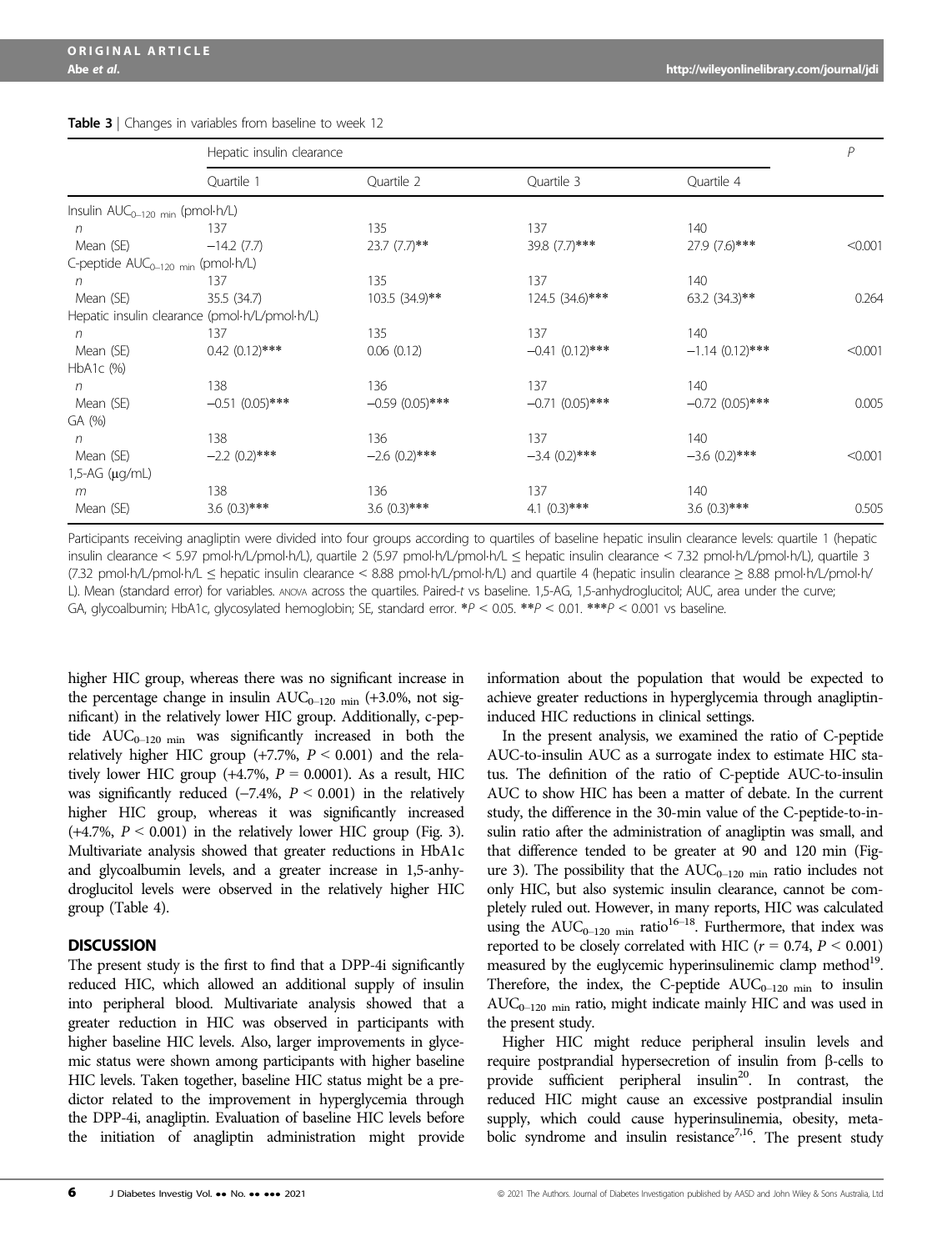

lower HIC group vs relatively higher HIC group). Participants receiving anagliptin were divided into four groups according to the quartiles of baseline HIC levels: quartile 1 (HIC < 5.97 pmol-h/L/pmol-h/L), quartile 2 (5.97 pmol-h/L/pmol-h/L ≤ HIC < 7.32 pmol-h/L/pmol-h/L), quartile 3 (7.32 pmolh/L/pmolh/L ≤ HIC < 8.88 pmolh/L/pmolh/L) and quartile 4 (HIC ≥8.88 pmolh/L/pmolh/L). Quartiles 1 and 2 were defined as the relatively lower HIC group, and quartiles 3 and 4 were defined as the relatively higher HIC group. Data are expressed as the mean (standard deviation). Paired t-test, not significant (NS), \*P < 0.05, \*\*P < 0.01, \*\*\*P < 0.001 (vs baseline). Upper panels: O, relatively lower HIC group; ●, relatively higher HIC group; solid line, baseline; dotted line, at week 12. Lower panels: □, relatively lower HIC group; ■, relatively higher HIC group. AUC, area under the curve.

showed that anagliptin might promote an additional postprandial insulin supply in participants with a lower peripheral insulin supply by reducing HIC levels. This study also suggested that an excessive insulin supply might not be elicited in participants with sufficient postprandial insulin levels, which provides support that DPP-4is might not exaggerate hyperinsulinemia, which would be likely to cause weight gain and hypoglycemia<sup>3</sup>. HIC levels were significantly decreased from baseline to week 12 in the quartile 3 and 4 groups, which had baseline HIC levels that were relatively higher (Table 3). In contrast, HIC levels were significantly increased in quartile 1, but were not significantly changed in quartile 2 (Table 3). In quartiles 3 and 4, the reduction in HIC might contribute to the improvement in blood glucose, whereas the excessive peripheral insulin supply due to the reduction in

HIC might lead to the risk of various metabolic disorders in the future. In contrast, in patients with low baseline HIC, anagliptin does not alter or elevate HIC, so the benefit of glycemic control is relatively small. Also, the risk of contributing to the development of metabolic abnormalities is considered to be low.

Some investigations of the effects of incretin hormones on HIC have produced controversial results. An exogenously administered incretin hormone and a DPP-4i, sitagliptin, did not influence HIC in healthy volunteers<sup>8,21</sup>, whereas the exogenously administered GIP reduced HIC in first-degree relatives of type 2 diabetes patients<sup>7</sup>. Basic experiments showed that exogenously administered GLP-1 reduced HIC in a mouse model<sup>6</sup>, and that the double knockout mouse model for GIP and GLP-1 receptor showed increased HIC<sup>5</sup>. Furthermore,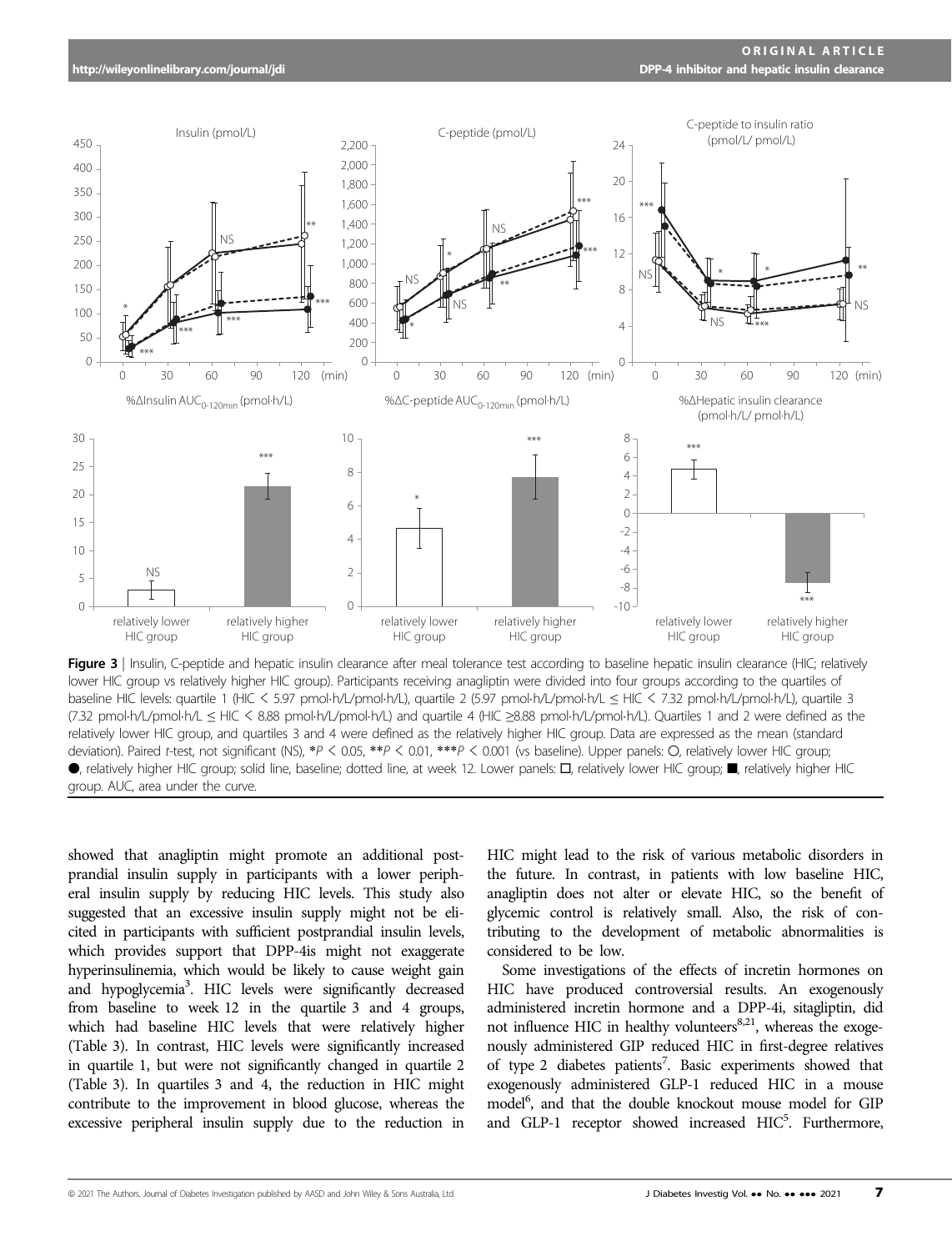| Change in HbA1c                                               |          |          | Change in GA                                                                                                                                                                                                                                                                                                                                                                                                                                                                                                                                                                                                                              |         |        | Change in 1,5-AG                            |         |        |
|---------------------------------------------------------------|----------|----------|-------------------------------------------------------------------------------------------------------------------------------------------------------------------------------------------------------------------------------------------------------------------------------------------------------------------------------------------------------------------------------------------------------------------------------------------------------------------------------------------------------------------------------------------------------------------------------------------------------------------------------------------|---------|--------|---------------------------------------------|---------|--------|
| (A) Factors                                                   |          |          | (B) Factors                                                                                                                                                                                                                                                                                                                                                                                                                                                                                                                                                                                                                               |         |        | (C) Factors                                 |         |        |
| eGFR (higher 1 mL/min/1.73m <sup>2</sup> )                    | S        | $-0.001$ | eGFR (higher 1 mL/min/1.73 m <sup>2</sup> )                                                                                                                                                                                                                                                                                                                                                                                                                                                                                                                                                                                               | 0.02    | 0.0004 | eGFR (higher 1 mL/min/1.73 m <sup>2</sup> ) | $-0.02$ | 0.0260 |
| TG ≥150 ma/dL)                                                | 0.08     | 0.1192   | Duration of diabetes (higher 1 year)                                                                                                                                                                                                                                                                                                                                                                                                                                                                                                                                                                                                      | 0.04    | 0.0176 | ALT (higher 1 IU/L)                         | 0.02    | 0.0374 |
| GGT (higher 1 IU/L)                                           | 5<br>001 | 0.1006   | GA (higher 1%)                                                                                                                                                                                                                                                                                                                                                                                                                                                                                                                                                                                                                            | $-0.31$ | 50001  | Anagliptin 400 mg (vs 200 mg)               | 0.004   | 0.0547 |
| Anagliptin 400 mg (vs 200 mg)                                 | $-9.11$  | 0.1446   | Hepatic insulin clearance                                                                                                                                                                                                                                                                                                                                                                                                                                                                                                                                                                                                                 | $-0.38$ | 0.0281 | 1,5-AG (higher 1 $\mu$ g/mL)                | 0.28    | 5000   |
|                                                               |          |          | (vs relatively lower HIC group)                                                                                                                                                                                                                                                                                                                                                                                                                                                                                                                                                                                                           |         |        |                                             |         |        |
| HbA1c (higher 1%)                                             | $-0.21$  | $-0.001$ |                                                                                                                                                                                                                                                                                                                                                                                                                                                                                                                                                                                                                                           |         |        | Hepatic insulin clearance                   | 0.67    | 0.0111 |
|                                                               |          |          |                                                                                                                                                                                                                                                                                                                                                                                                                                                                                                                                                                                                                                           |         |        | (vs relatively lower HIC group)             |         |        |
| (vs relatively lower HIC group')<br>Hepatic insulin clearance | $-0.10$  | 0.0267   |                                                                                                                                                                                                                                                                                                                                                                                                                                                                                                                                                                                                                                           |         |        |                                             |         |        |
|                                                               |          |          | (HOMA-B), body mass index (BMI), alanine transaminase (ALT), gamma-glutamyltransferase (GGT), rigly/cerides category (TG <iso (ldl-c),="" (ldl-c),<br="" <iso="" cholesterol="" lipoporeiol="" low-density="" tg="" u-q-2150),="" vs="">Selected factors for the multivariate analysis: (A) age, sex, dosage of anagliptin, duration of diabetes, glycosylated hemoglobin (HbATc), homeostatic model assessment of B-cell function<br/>high-density lipoprotein cholesterol (HDL-C), estimated glomerular filtration rate (eGFR) and hepatic insulin clearace (relatively lower hepatic insulin clearance [HIC] group vs relatively</iso> |         |        |                                             |         |        |
|                                                               |          |          |                                                                                                                                                                                                                                                                                                                                                                                                                                                                                                                                                                                                                                           |         |        |                                             |         |        |

higher HIC group); (B) age, sex, dosage of anagliptin, duration of diabetes, glycoalbumin (GA), HOMA-β, BMI, ALT, GGT, TG category (TG <150 vs TG ≥150), LDL-C, HGL-R, Rand<br>hepatic insulin clearance (relatively lower HIC g hepatic insulin clearance (relatively lower HIC group vs relatively higher HIC group); (C) age, sex, dosage of anagliptin, duration of diabetes, 1,5-anhydroglucitol, HOMA-b, BMI, ALT, GGT, 150), LDL-C, HDL-C, eGFR and hepatic insulin clearance (relatively lower HIC group vs relatively higher HIC group). P < 0.15. b, Regression coefficient. ≥150), LDL-C, HDL-C, eGFR and <150 vs TG higher HIC group); (B) age, sex, dosage of anagliptin, duration of diabetes, glycoalbumin (GA), HOMA-b, BMI, ALT, GGT, TG category (TG Baseline HIC levels <the median value. <the median value. ∧∣ 150 vs TG †Baseline HIC levels V TG category (TG

backgrounds of study participants with reference to race and ethnicity were likely to influence HIC levels<sup>22,23</sup>. In the present study, baseline HIC was negatively correlated with the effect of anagliptin on HIC at week 12 from the result of multivariate analysis; thus, baseline HIC status might have an important impact on the effects of incretin hormones on HIC. The impact on HIC through the DPP-4i might be attributed to the baseline HIC status; therefore, consistent results might not be observed through the intervention of DPP-4i and exogenous incretin hormones.

In the current study, a longer duration of diabetes and lower baseline BMI, fasting and postprandial insulin, and insulin secretion capacity and a smaller proportion of estimated fatty liver were observed according to increased baseline HIC levels. Also, baseline HIC levels were significantly associated with the baseline parameters that were previously reported. Baseline HIC levels were negatively associated with fat accumulation in the whole body<sup>24</sup>, liver<sup>25</sup> and visceral areas<sup>26</sup>. The characteristics of participants with high baseline HIC levels might be similar to those in Asian people with type 2 diabetes who are not obese.

This is the first study to explore potential clinical factors, including HIC status, that might influence the degree of reductions in HbA1c and GA, and the increase in 1,5-AG through anagliptin. Previously, age<sup>27</sup>, duration of diabetes<sup>28</sup>, BMI<sup>29</sup>, glycemic status<sup>10</sup>, insulin secretion capacity, insulin resistance<sup>30</sup>, racial differences<sup>9,10</sup> and nutrients<sup>31,32</sup> before the start of treatment with DPP-4i were proposed as independent factors that might influence a reduction in HbA1c levels. A greater lowering effect on HbA1c through DPP-4i was observed in Asian participants with type 2 diabetes than in non-Asians<sup>9</sup>. Differences in insulin secretion capacity $33$ , postprandial GLP-1 secre- $\text{tin}^{34}$  and nutrients<sup>31</sup> between those participants were proposed as the underlying mechanism. Also, higher BMI levels in type 2 diabetes participants were thought to weaken the degree of reduction in HbA1c<sup>29</sup>, because serum activity of DPP-4 was positively correlated with BMI values<sup>35</sup>, and lower levels of postprandial GLP-1 secretion were seen in non-diabetic participants with obesity<sup>36</sup>. The current study suggested that a high baseline HIC level might be one of the predictors of the antihyperglycemic effects through anagliptin.

Sulfonylureas were reported to decrease HIC, but sulfonylurea-induced changes in HIC have not been investigated according to an association with baseline HIC values $37-39$ . Similarly, there have been investigations of the effect of incretin (GLP-1, GIP) on HIC, but the results were controversial and not evaluated by baseline HIC<sup>5-8</sup>. Thus, it is unclear whether this effect is a DPP-4 inhibitor-specific effect of insulin secretagogues. However, in the current study, a similar degree of increases in C-peptide AUC among quartiles after anagliptin treatment was observed, with HIC significantly reduced in quartiles 3 and 4 and relatively higher baseline HIC groups (Table 3). These results suggested that changes in HIC were not simply affected by insulin secretion alone. To further support the DPP-4 inhibitor-induced unique effects on HIC,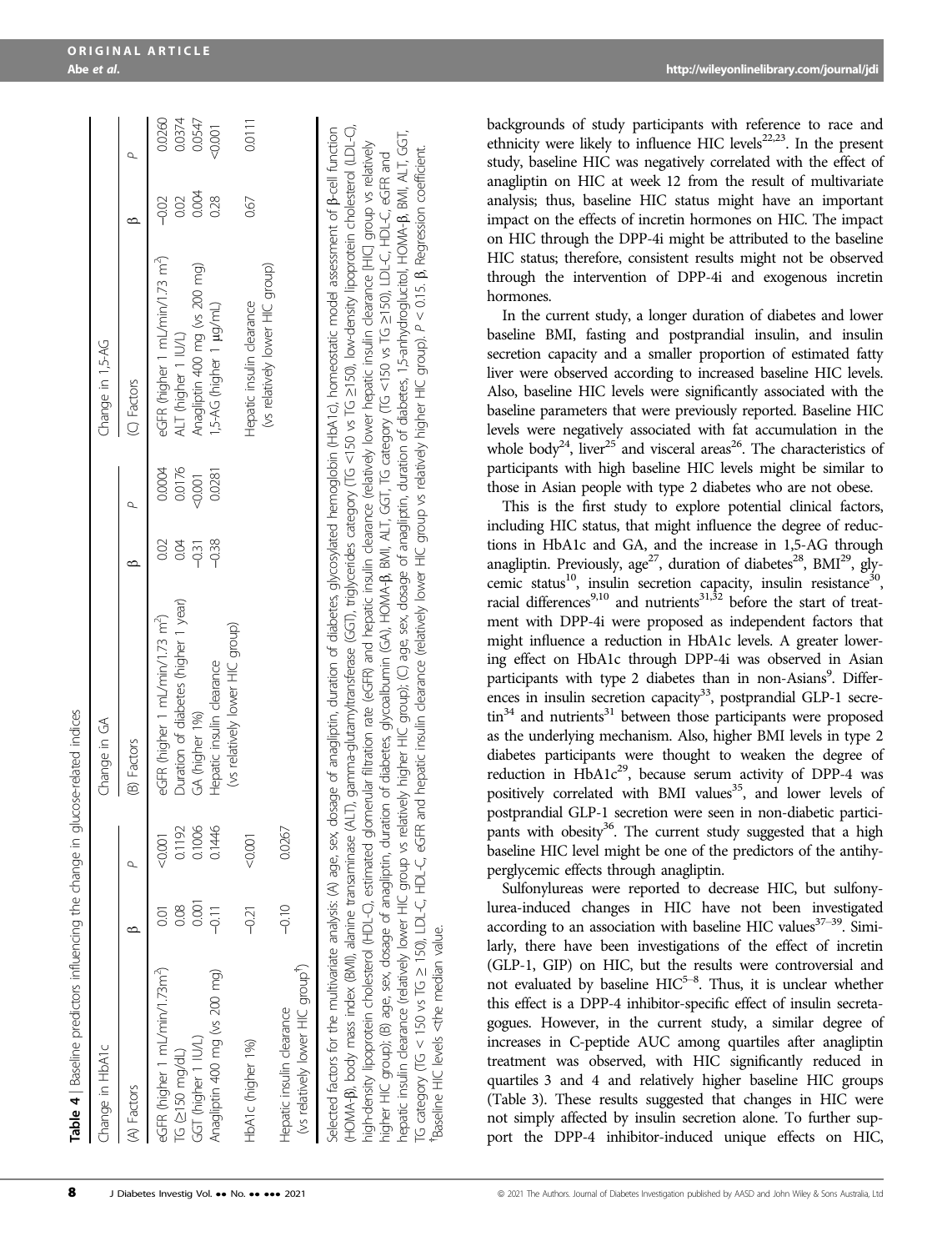further investigations of participants with similar clinical backgrounds (baseline HIC levels, race and ethnicity) to those in the current study using the other insulin secretagogues will be required.

Tolerance tests that enhance secretion of incretin hormones might be preferred when the effects of DPP-4is are investigated. The secretion of incretin hormones was more greatly enhanced in the mixed meal (glucose, fat and protein) tolerance test than in tests with only glucose, protein and fat in a previous report<sup>4</sup>. Therefore, incretin effects by DPP-4is might be less with the oral glucose tolerance test than with the MTT. Similarly, these effects might be smaller with single fat or protein loading than with the MTT. Nutritional differences in tolerance tests might influence DPP-4is-induced effects on HIC. Thus, further study will be required.

The present study had several limitations. The current study was a post-hoc study using the integrated analysis of four prospective studies focusing on HIC. Also, the participants' backgrounds were heterogeneous. Furthermore, the number of participants who had received each concomitant antidiabetic agent was limited and was not balanced. Thus, we did not clearly evaluate the effects of concomitant antidiabetic agents on HIC. A further prospective study will be required to address this issue. We evaluated the C-peptide AUC-to-insulin AUC ratio as the surrogate index for HIC, which might be an indirect estimate for HIC. A direct approach to calculate HIC through the measurements of hormone levels in the portal vein was shown<sup>40</sup>; however, this approach might be difficult to apply to large human cohorts. Additionally, concentrations of GLP-1, GIP, glucagon and anagliptin were not measured and monitored during the study period. An MTT was not carried out until the 12th week of treatment with anagliptin in all examined studies. Further prospective long-term placebo-controlled studies on larger cohorts are required to confirm our presumed explanation. There are many factors that determine HIC, and those factors that had been examined in the current study were limited. Thus, it is unclear whether the relationship between DPP4i and HIC is direct or indirect.

In conclusion, the DPP-4i, anagliptin, significantly reduced HIC and its reduction was independently influenced by baseline HIC status. The reduced HIC might contribute to an additive supply of peripheral blood insulin followed by a greater reduction in hyperglycemia in participants with higher HIC status who were not obese and had lower insulin secretion capacity. The effects on HIC might be associated with the antihyperglycemic effects through DPP-4is.

### ACKNOWLEDGMENTS

We sincerely acknowledge all participants in the anagliptin studies. The original phase II and phase III studies of anagliptin were funded by Sanwa Kagaku Kenkyusho Co., Ltd. and Kowa Co., Ltd. This research did not receive any specific grant from funding agencies in the public, commercial or not-for-profit sectors.

#### **DISCLOSURE**

S Muragishi, A Yoshida and H Suganami are employees of Kowa Co., Ltd. K Furu is an employee of Sanwa Kagaku Kenkyusho Co., Ltd. K Fuji has received donations for research from Eli Lilly and Takeda. H Sone has received donations for research from Astellas, Eli Lilly, Kowa, Kyowa Hakko Kirin, MSD, Japan Blood Products Organization, Boehringer Ingelheim, Pfizer, Novartis, Sumitomo Dainippon, Otsuka, Sanofi, Mitsubishi Tanabe, Asahi Kasei, Meiji Seika, Eisai, Yakult, Takeda, Taishotoyama and Daiichi Sankyo. Kohei Kaku has been an advisor to and received honoraria for lectures from Astellas, Novo Nordisk Pharma, Sanwa Kagaku Kenkyusho, Takeda, Taisho Pharmaceutical, MSD, Kowa, Kissei, Sumitomo Dainippon Pharma, Novartis, Mitsubishi Tanabe Pharma, Nippon Boehringer Ingelheim, Daiichi Sankyo and Sanofi. Takahiro Abe, Yasuhiro Matsubayashi and Shiro Tanaka declare no conflict of interest.

#### **REFERENCES**

- 1. Ahren B, Landin-Olsson M, Jansson PA, et al. Inhibition of dipeptidyl peptidase-4 reduces glycemia, sustains insulin levels, and reduces glucagon levels in type 2 diabetes. J Clin Endocrinol Metab 2004; 89: 2078–2084.
- 2. Yabe D, Seino Y, Fukushima M, et al. beta cell dysfunction versus insulin resistance in the pathogenesis of type 2 diabetes in East Asians. Curr Diab Rep 2015; 15: 602.
- 3. Seino Y, Kuwata H, Yabe D. Incretin-based drugs for type 2 diabetes: focus on East Asian perspectives. J Diabetes Investig 2016; 7(Suppl 1): 102–109.
- 4. Alsalim W, Tura A, Pacini G, et al. Mixed meal ingestion diminishes glucose excursion in comparison with glucose ingestion via several adaptive mechanisms in people with and without type 2 diabetes. Diabetes Obes Metab 2016; 18: 24–33.
- 5. Tura A, Bizzotto R, Yamada Y, et al. Increased insulin clearance in mice with double deletion of glucagon-like peptide-1 and glucose-dependent insulinotropic polypeptide receptors. Am J Physiol Regul Integr Comp Physiol 2018; 314: R639–R646.
- 6. Ahren B, Thomaseth K, Pacini G. Reduced insulin clearance contributes to the increased insulin levels after administration of glucagon-like peptide 1 in mice. Diabetologia 2005; 48: 2140–2146.
- 7. Rudovich NN, Rochlitz HJ, Pfeiffer AF. Reduced hepatic insulin extraction in response to gastric inhibitory polypeptide compensates for reduced insulin secretion in normal-weight and normal glucose tolerant first-degree relatives of type 2 diabetic patients. Diabetes 2004; 53: 2359– 2365.
- 8. Meier JJ, Holst JJ, Schmidt WE, et al. Reduction of hepatic insulin clearance after oral glucose ingestion is not mediated by glucagon-like peptide 1 or gastric inhibitory polypeptide in humans. Am J Physiol Endocrinol Metab 2007; 293: E849–E856.

<sup>&</sup>lt;sup>©</sup> 2021 The Authors. Journal of Diabetes Investigation published by AASD and John Wiley & Sons Australia, Ltd J Diabetes Investig Vol. **•• No. •••••** 2021 9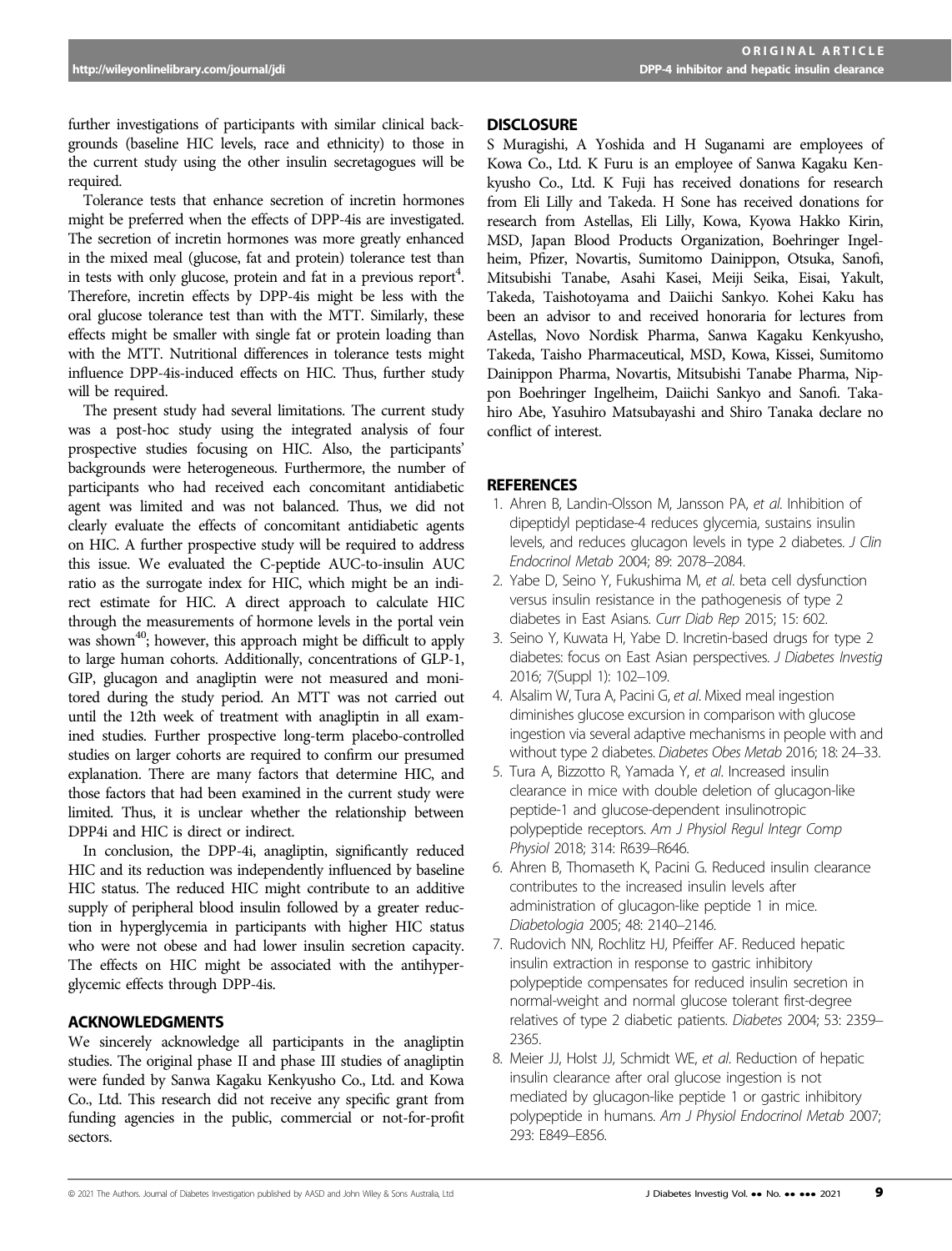- 9. Kim YG, Hahn S, Oh TJ, et al. Differences in the glucoselowering efficacy of dipeptidyl peptidase-4 inhibitors between Asians and non-Asians: a systematic review and meta-analysis. Diabetologia 2013; 56: 696–708.
- 10. Fujita K, Kaneko M, Narukawa M. Factors related to the glucose-lowering efficacy of dipeptidyl peptidase-4 inhibitors: a systematic review and meta-analysis focusing on ethnicity and study regions. Clin Drug Investig 2017; 37: 219–232.
- 11. Kaku K. Efficacy and safety of long-term monotherapy with anagliptin in Japanese patients with type 2 diabetes. Jpn Pharmacol Ther 2012; 40: 733–744.
- 12. Kaku K. Efficacy and safety of anagliptin add-on therapy in Japanese patients with type 2 diabetes. Jpn Pharmacol Ther 2012; 40: 745–770.
- 13. Kaku K. Dose-ranging study of anagliptin in Japanese patients with type 2 diabetes. Jpn Pharmacol Ther 2012; 40: 973–984.
- 14. Lee JH, Kim D, Kim HJ, et al. Hepatic steatosis index: a simple screening tool reflecting nonalcoholic fatty liver disease. Dig Liver Dis 2010; 42: 503–508.
- 15. Katz A, Nambi SS, Mather K, et al. Quantitative insulin sensitivity check index: a simple, accurate method for assessing insulin sensitivity in humans. J Clin Endocrinol Metab 2000; 85: 2402–2410.
- 16. Pivovarova O, Bernigau W, Bobbert T, et al. Hepatic insulin clearance is closely related to metabolic syndrome components. Diabetes Care 2013; 36: 3779–3785.
- 17. Semnani-Azad Z, Johnston LW, Lee C, et al. Determinants of longitudinal change in insulin clearance: the Prospective Metabolism and Islet Cell Evaluation cohort. BMJ Open Diabetes Res Care 2019; 7: e000825.
- 18. Bril F, Lomonaco R, Orsak B, et al. Relationship between disease severity, hyperinsulinemia, and impaired insulin clearance in patients with nonalcoholic steatohepatitis. Hepatology 2014; 59: 2178–2187.
- 19. Rudovich N, Pivovarova O, Fisher E, et al. Polymorphisms within insulin-degrading enzyme (IDE) gene determine insulin metabolism and risk of type 2 diabetes. J Mol Med 2009; 87: 1145–1151.
- 20. Tamaki M, Fujitani Y, Hara A, et al. The diabetes-susceptible gene SLC30A8/ZnT8 regulates hepatic insulin clearance. J Clin Invest 2013; 123: 4513–4524.
- 21. Ohlsson L, Alsalim W, Carr RD, et al. Glucose-lowering effect of the DPP-4 inhibitor sitagliptin after glucose and nonglucose macronutrient ingestion in non-diabetic subjects. Diabetes Obes Metab 2013; 15: 531–537.
- 22. Piccinini F, Polidori DC, Gower BA, et al. Hepatic but not extrahepatic insulin clearance is lower in African American than in European American women. Diabetes 2017; 66: 2564–2570.
- 23. Goff LM, Ladwa M, Hakim O, et al. Ethnic distinctions in the pathophysiology of type 2 diabetes: a focus on black African-Caribbean populations. Proc Nutr Soc 2020; 79: 184–193.
- 24. Yki-Jarvinen H, Koivisto VA, Karonen SL. Influence of body composition on insulin clearance. Clin Physiol 1985; 5: 45– 52.
- 25. Kotronen A, Juurinen L, Tiikkainen M, et al. Increased liver fat, impaired insulin clearance, and hepatic and adipose tissue insulin resistance in type 2 diabetes. Gastroenterology 2008; 135: 122–130.
- 26. Kabir M, Catalano KJ, Ananthnarayan S, et al. Molecular evidence supporting the portal theory: a causative link between visceral adiposity and hepatic insulin resistance. Am J Physiol Endocrinol Metab 2005; 288: E454–E461.
- 27. Monami M, Cremasco F, Lamanna C, et al. Predictors of response to dipeptidyl peptidase-4 inhibitors: evidence from randomized clinical trials. Diabetes Metab Res Rev 2011; 27: 362–372.
- 28. Nomiyama T, Akehi Y, Takenoshita H, et al. Contributing factors related to efficacy of the dipeptidyl peptidase-4 inhibitor sitagliptin in Japanese patients with type 2 diabetes. Diabetes Res Clin Pract 2012; 95: e27–e28.
- 29. Yagi S, Aihara K, Akaike M, et al. Predictive factors for efficacy of dipeptidyl peptidase-4 inhibitors in patients with type 2 diabetes mellitus. Diabetes Metab J 2015; 39: 342– 347.
- 30. Dennis JM, Shields BM, Hill AV, et al. Precision medicine in type 2 diabetes: clinical markers of insulin resistance are associated with altered short- and long-term glycemic response to DPP-4 inhibitor therapy. Diabetes Care 2018; 41: 705–712.
- 31. Iwasaki M, Hoshian F, Tsuji T, et al. Predicting efficacy of dipeptidyl peptidase-4 inhibitors in patients with type 2 diabetes: association of glycated hemoglobin reduction with serum eicosapentaenoic acid and docosahexaenoic acid levels. J Diabetes Investig 2012; 3: 464–467.
- 32. Kuwata H, Okamoto S, Seino Y, et al. Relationship between deterioration of glycated hemoglobin-lowering effects in dipeptidyl peptidase-4 inhibitor monotherapy and dietary habits: retrospective analysis of Japanese individuals with type 2 diabetes. J Diabetes Investig 2018; 9: 1153–1158.
- 33. Kodama K, Tojjar D, Yamada S, et al. Ethnic differences in the relationship between insulin sensitivity and insulin response: a systematic review and meta-analysis. Diabetes Care 2013; 36: 1789–1796.
- 34. Yabe D, Kuroe A, Watanabe K, et al. Early phase glucagon and insulin secretory abnormalities, but not incretin secretion, are similarly responsible for hyperglycemia after ingestion of nutrients. J Diabetes Complications 2015; 29: 413–421.
- 35. Kirino Y, Sei M, Kawazoe K, et al. Plasma dipeptidyl peptidase 4 activity correlates with body mass index and the plasma adiponectin concentration in healthy young people. Endocr J 2012; 59: 949–953.
- 36. Carr RD, Larsen MO, Jelic K, et al. Secretion and dipeptidyl peptidase-4-mediated metabolism of incretin hormones after a mixed meal or glucose ingestion in obese